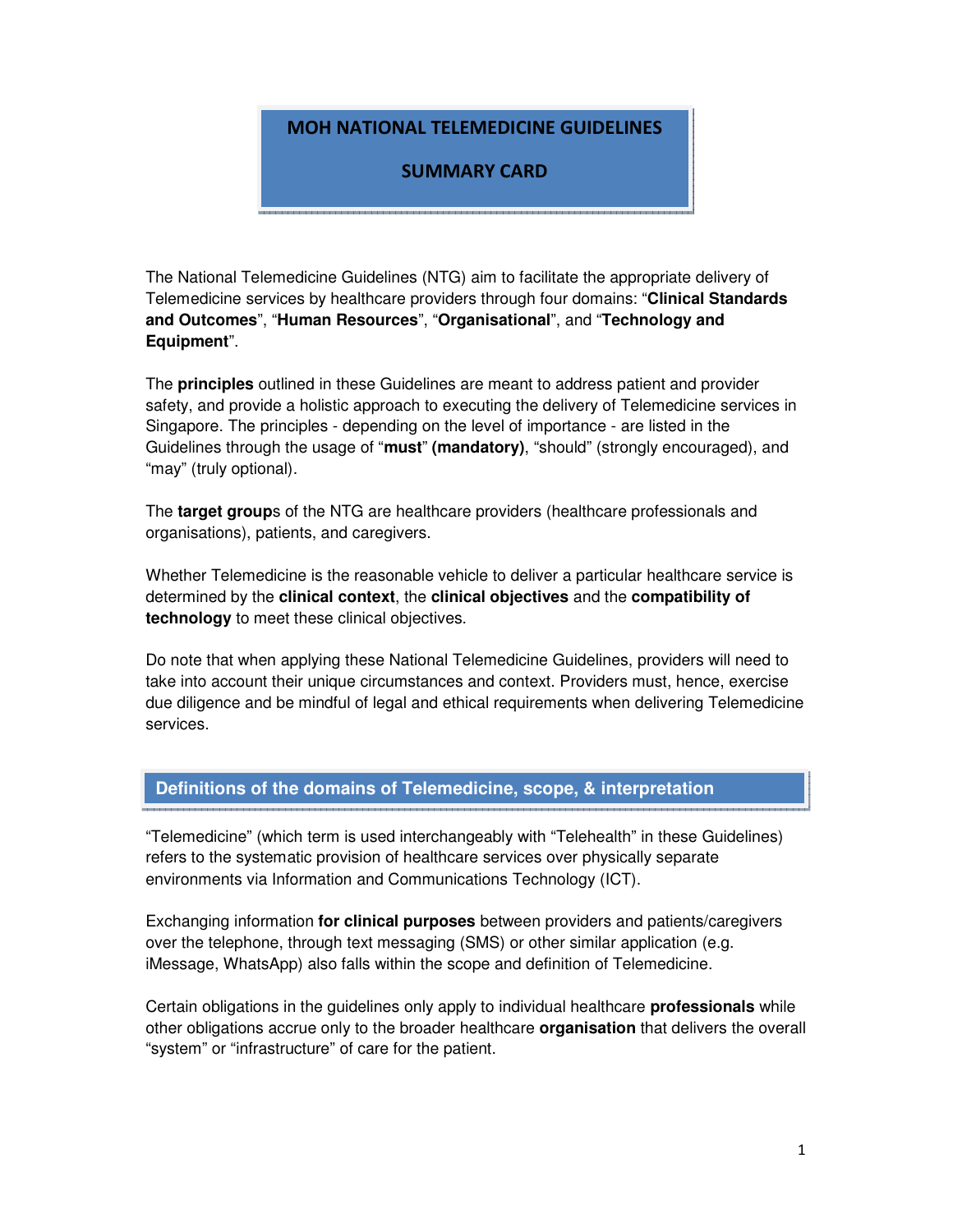The guidelines explicitly differentiate between the responsibilities of "healthcare organisations" and "healthcare professionals", and refers to "**healthcare providers**" when a particular guideline applies to both groups.

## **Tele-collaboration**:

- Refers to interactions between (facility-based or mobile) onsite and remote healthcare professionals for clinical purposes.
- Distinguishing feature: healthcare professionals are involved at both ends of the interaction and a patient may or may not be involved in the same Telemedicine interaction.

## **Tele-treatment**

- Refers to interactions between remote healthcare professionals and patients/caregivers for the purposes of direct clinical care.
- Distinguishing feature: patient or caregiver is involved directly at one end of the interaction and this creates (or presupposes the existence of) a professional-patient relationship.

## **Tele-monitoring**

- Refers to biomedical and other forms of data collection directly from patients or caregivers by remote systems, which are used by healthcare professionals for clinical purposes such as vital signs monitoring and home nursing.
- Distinguishing feature: a healthcare professional or organisation is engaged at one end but does not have a healthcare provider involved at the other end as part of an organized arrangement. Need not create a professional-patient relationship even though the healthcare organisation as a whole might owe a duty of care to the patient.

## **Tele-support**

- Use of online services for non-clinical (i.e. educational and administrative) purposes to support the patient, and caregiver.
- Not addressed in the Guidelines

# **Key Ideas and Key Principles**

The key ideas and the "**must"** do areas from the NTG have been summarized in the following sections. Only the most important aspects have been listed in this Summary Card. We highly recommend that one should read the NTG for a complete and proper understanding of the topics.

## **1. CLINICAL STANDARDS AND OUTCOMES (pg. 11-15)**

## **1.1 Duty of Care (pg 11)**

The "duty of care" **must** be established in all Telemedicine encounters to clarify any and all ongoing responsibility(s) for the patient/caregiver as well as the roles and responsibility of other health care professionals involved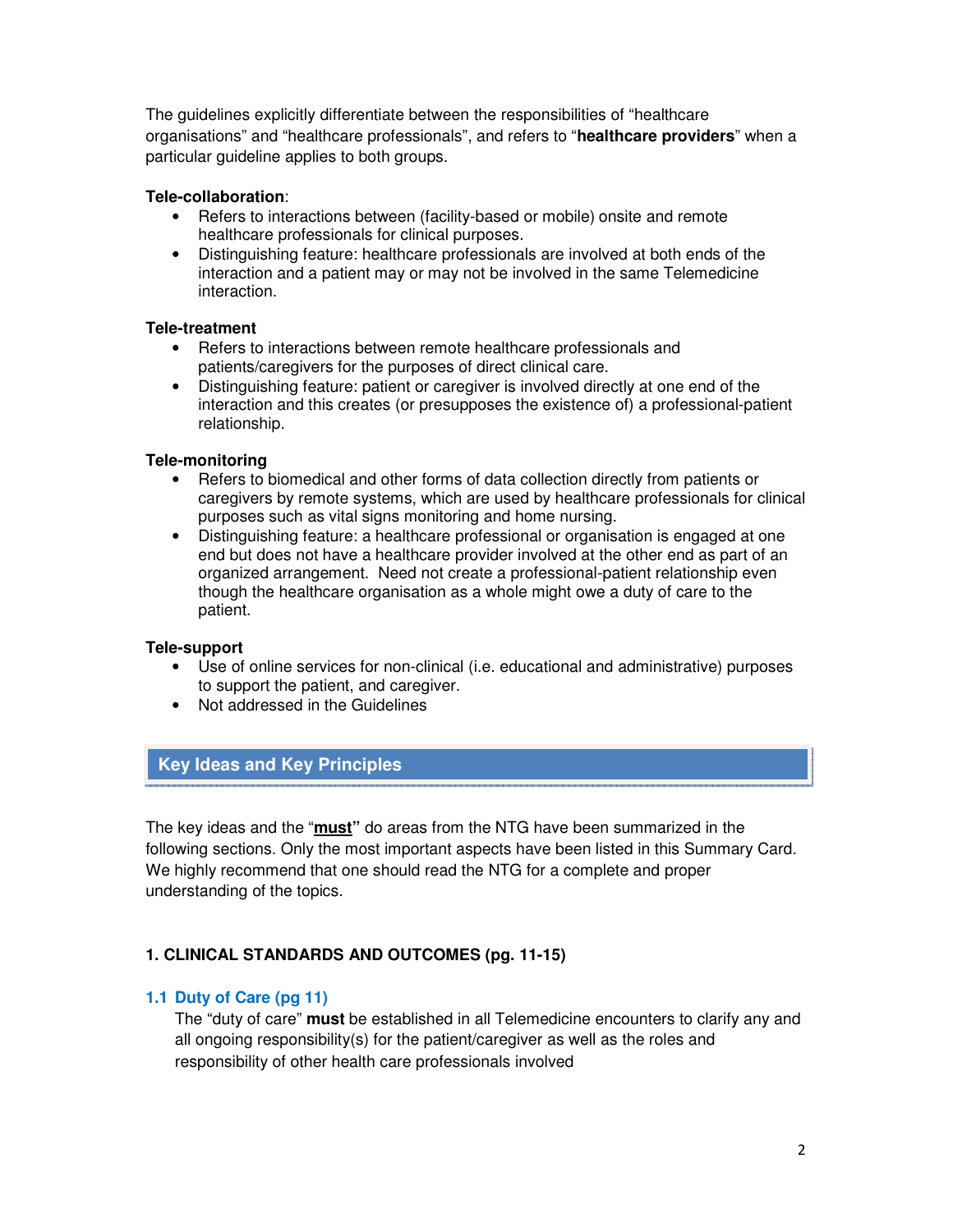### **1.2 Standards of Clinical Care (pg 11-12)**

Any Telemedicine service **must** be provided as part of a structured and well organized system and the overall standard of care delivered by the system must not be any less compared to a service not involving Telemedicine.

- i. Where a face-to-face consult is not reasonably practical, it is permitted to deliver care exclusively via Telemedicine as this is better than not having any access to care at all.
- ii. Where face-to-face consultations are reasonably practical, the delivery of care via Telemedicine must not compromise the overall quality of care provided as compared with non-Telemedicine care delivery.

The standard of care must be upheld by all healthcare professions involved in the Telemedicine interaction.

As far as reasonably possible, the technology component of Telemedicine should be incorporated in the normal workflow of clinical processes by the healthcare organization so that the quality of care as delivered by Telemedicine is integrated within the organisation's governance and oversight of its other clinical processes.

### **1.3 Communication with Patients and Caregivers (pg 12)**

Communication with patients and caregivers should be modified accordingly to suit this healthcare delivery mode.

The healthcare provider should familiarize patients and caregivers with the Telemedicine communication protocols before engaging them in the Telemedicine interaction.

If technical and environmental limitations affect the quality of a Telemedicine consultation such that minimum standards cannot be met, the consultation **must** be terminated and alternative technologies or rescheduling/postponement of the consultation must be considered.

#### **1.4 Clinical Outcomes (pg 14)**

Organisations providing Telemedicine services should monitor and improve the quality of their services to achieve the best possible outcomes.

#### **1.5 Privacy and Patient Confidentiality (pg 14)**

Healthcare organisations **must** ensure that patient information and records are protected by having a confidentiality policy in place.

#### **1.6 Informed consent (pg 14)**

The patient **must** be given the freedom to make informed decisions.

## **2. HUMAN RESOURCES (pg. 16-18)**

#### **2.1 Human Resources Plans and Policies (pg 16)**

Should fully take into account any unique human resource and operational requirements involved in delivering Telemedicine (e.g. 24 hour operations).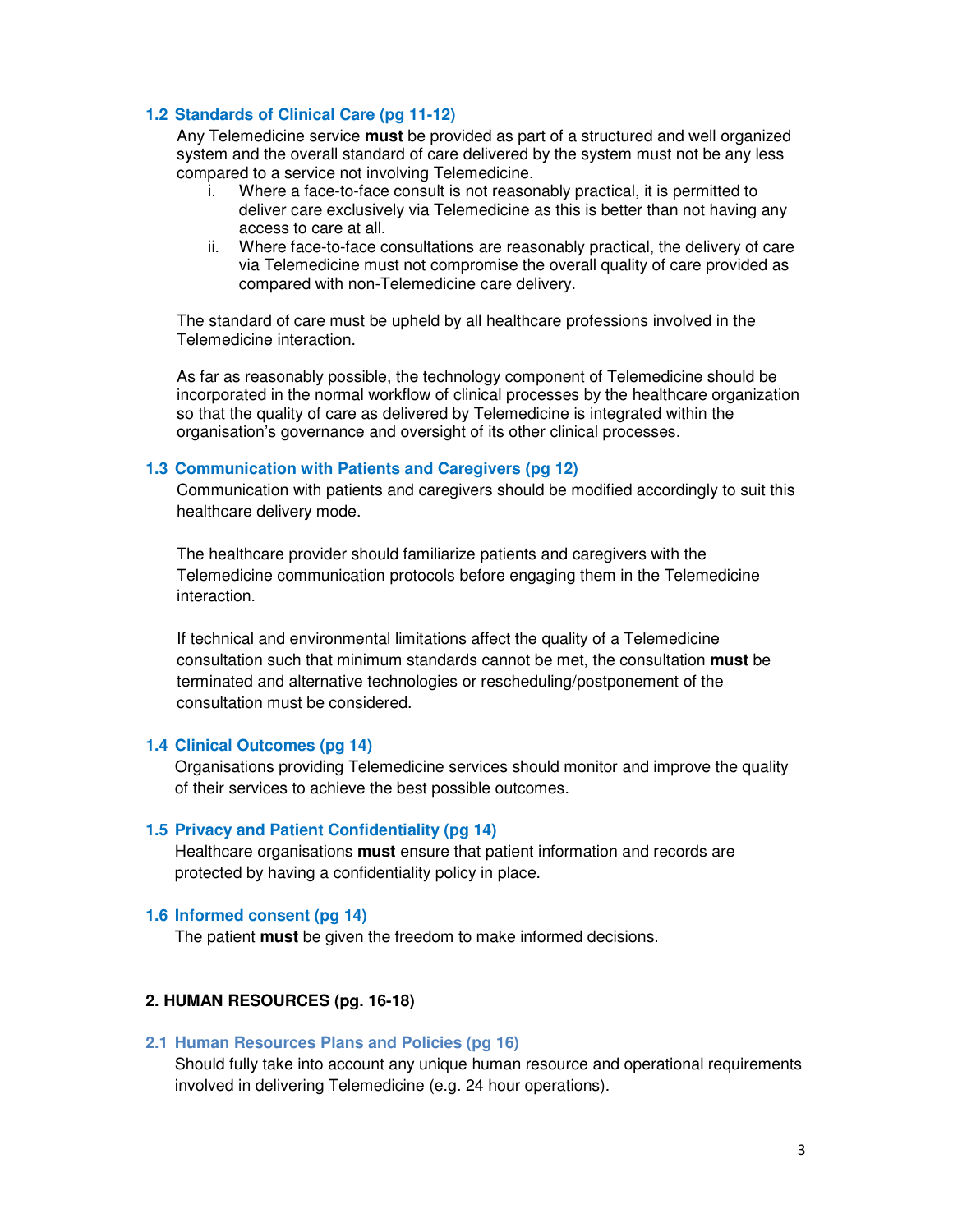#### **2.2 Roles and Responsibilities (pg 16)**

The delivery of Telemedicine services may require the creation of new roles and responsibilities or modifications to the existing roles and responsibilities of the healthcare team delivering healthcare services to patients.

#### **2.3 Licensing & Credentialing / Privileging (pg 17)**

Licensable health care professionals delivering Telemedicine services from or within Singapore **must** be registered and licensed with the respective regulatory and licensing body.

#### **2.4 Competency and Qualifications (pg 17)**

Organisations providing Telemedicine services should have policies and procedures to ensure that all staff involved in Telemedicine have the necessary qualifications and competencies to practice Telemedicine safely.

#### **2.5 Education, Orientation and Training (pg 18)**

Relevant education, training, and orientation is necessary to ensure that healthcare providers involved in Telemedicine stay abreast with the latest advances in the field and deliver safe and good quality services.

#### **2.6 Reimbursement (pg 18)**

Organisations offering Telemedicine services should have strategies for retaining personnel that include reviewing compensation to ensure that it is fair and equitable.

### **ORGANISATIONAL (pg.19- 22)**

#### **3.1 Organisational readiness (pg 19)**

To ensure the long-term success of Telemedicine services, healthcare organisations should look into: (a) planning readiness, (b) workplace environment readiness and (c) technical readiness.

Organisations should be aware of legislation, professional, regulatory and licensing requirements that impact the delivery of Telemedicine services.

#### **3.2 Organisational Accountability (pg 20)**

Accountability relating to the delivery of Telemedicine services should address the following elements: (a) governance framework, (b) privacy and confidentiality, (c) documentation and storage of patient records, (d) liability and risk management; and (e) inter-jurisdictional services.

Organisations providing Telemedicine services **must** have policies and procedures in place to protect the confidentiality of information. Telemedicine security policy and procedures should be integrated with those for electronic health records, whenever possible.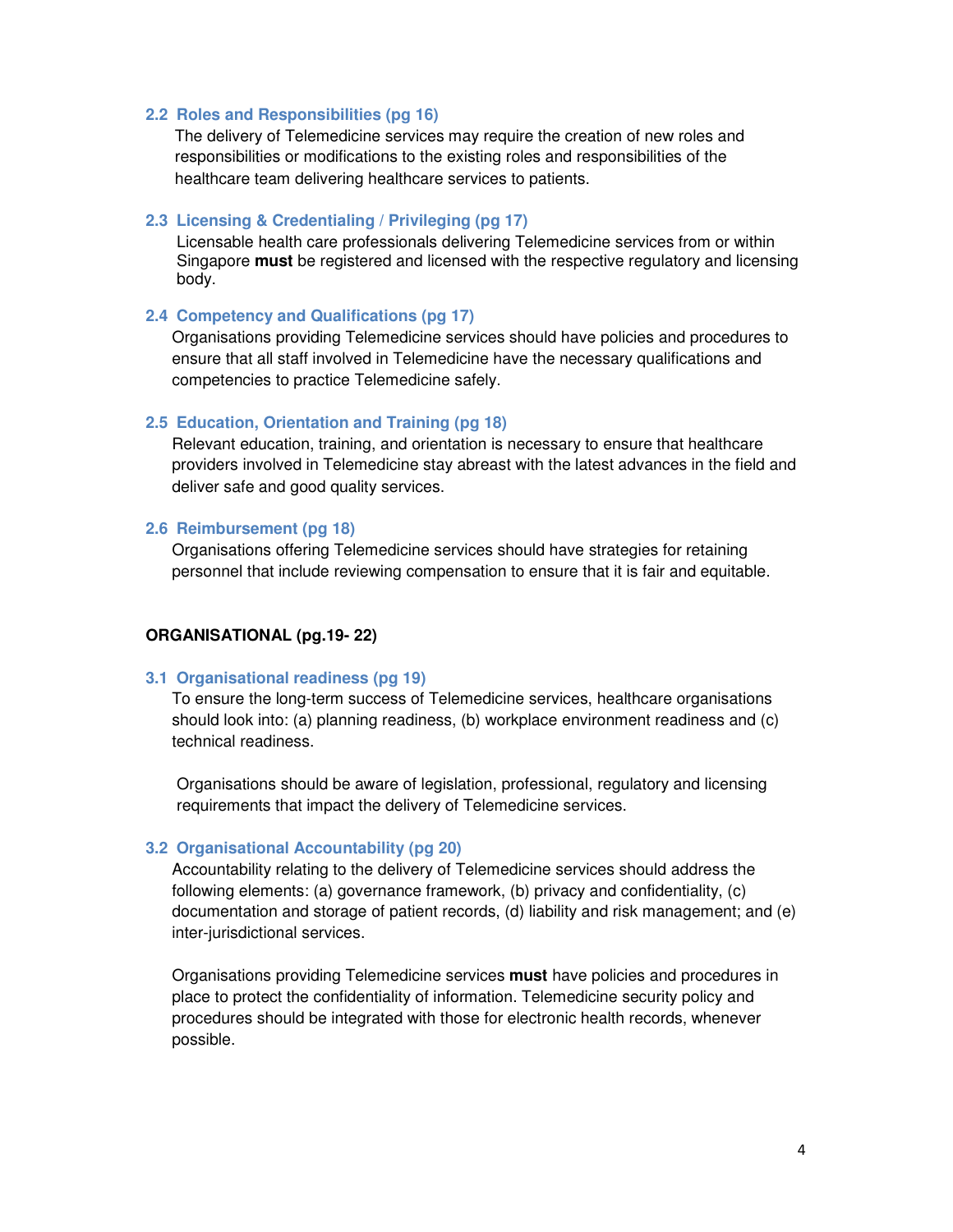#### **3.3 Ensuring Quality & Safety (pg 21)**

Healthcare organisations **must** apply their safety procedures and protocols to Telemedicine services, as applicable, and ensure that the use of Telemedicine does not compromise patient safety.

### **3.4 Continuity (pg 21)**

An integrated system of ICT should be in place to enable continuity of care and to leverage Telemedicine as a strategic resource that increases and improves the capacity of each healthcare organisation – and the healthcare system – to deliver services across distances. Business sustainability should be duly considered so as not to compromise patients' interests (e.g. patient's investments in Telemedicine hardware are not rendered unusable due to business closure).

## **TECHNOLOGY AND EQUIPMENT (pg. 23-27)**

#### **4.1 Procurement Practices (pg 23)**

Organisations should ensure that the essential equipment procured for delivering Telemedicine services meet the user requirements and relevant standards.

### **4.2 Safety (pg 24)**

Organisations providing Telemedicine services **must** comply with all relevant safety laws and regulations. Necessary clearances need to be obtained from relevant authorities (e.g. Health Sciences Authority, National Environment Agency and Infocomm Development Authority) to import Telemedicine equipment.

#### **4.3 Security (pg 24)**

Healthcare providers must have appropriate IT security policies, standards and processes to ensure the secure operations of Telemedicine services.

#### **4.4 Diagnostic quality (pg 24)**

For diagnostic Telemedicine services, delivery of diagnostic quality images and audio are essential for safety, effectiveness and efficiency.

#### **4.5 Reliability (pg 25)**

Reliability of technology and equipment is essential for safe, effective and efficient delivery of Telemedicine services.

### **4.6 Acceptability (pg 25)**

Acceptability of technology and equipment is essential for safe, effective and efficient delivery of Telemedicine services.

#### **4.7 Interoperability (pg 26)**

Interoperability of systems (computers, communication devices, networks, software, and other IT components) with other components of the health system is necessary for effective and efficient delivery of Telemedicine services.